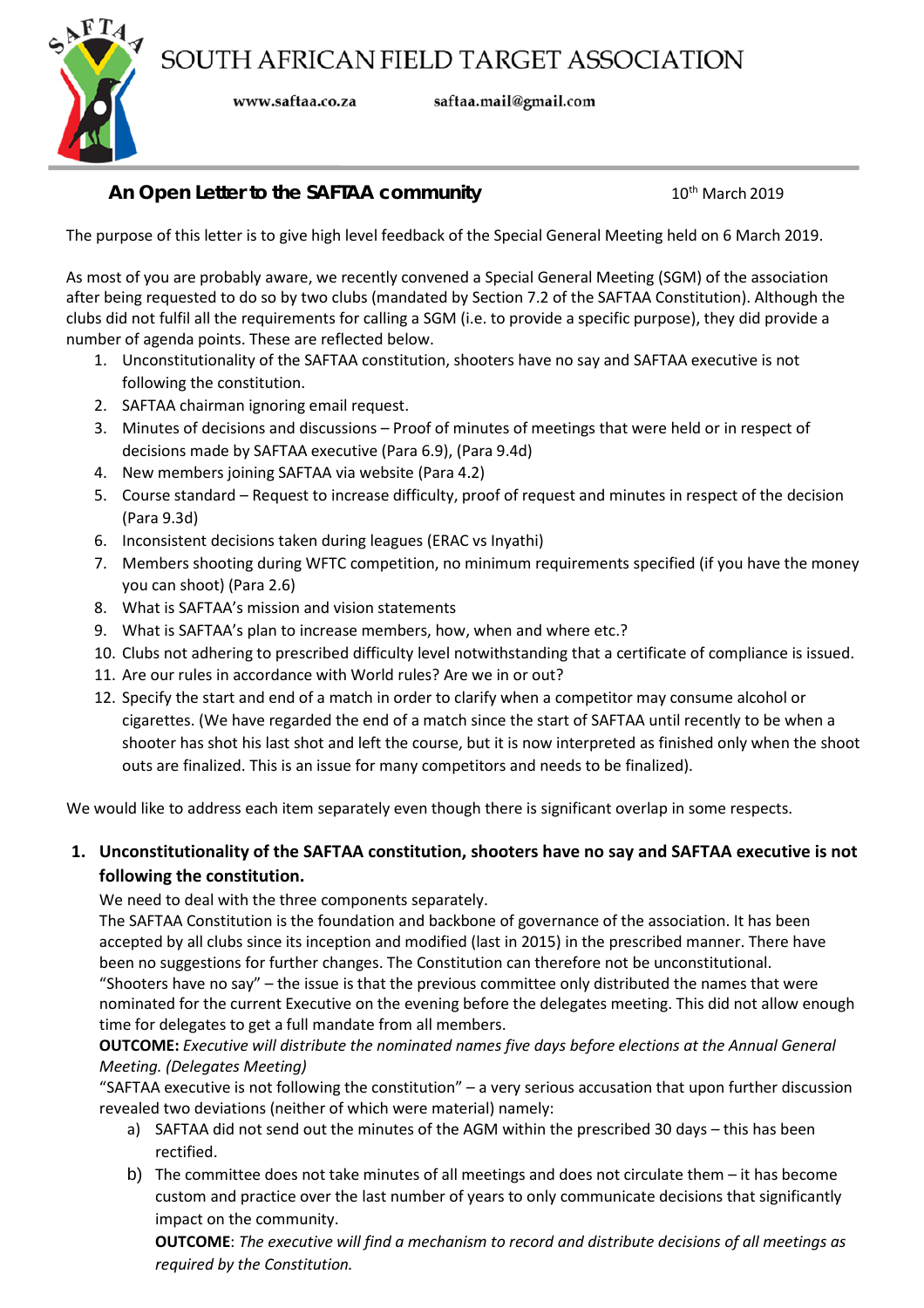

#### **2. SAFTAA chairman ignoring email request (see attachment)**

The email request was for the return of the increased difficulty level (instituted on 19 Nov 2018) to the previous level. We received only objections from two clubs and could therefore not change the rating back. The reasons for the initial change was communicated verbally in December and via email with some delay in January, to all the clubs. The answer and motivation were not acceptable to Big5 and Inyathi. **OUTCOME:** *We committed in the written reply to gather community opinion after the national trials.*

**3. Minutes of decisions and discussions – Proof of minutes of meetings that were held or in respect of decisions made by SAFTAA executive (Para 6.9) (Para 9.4d)**

Discussed under section 1 above.

#### **4. New members joining SAFTAA via website (Para 4.2)**

The reference is for the registration of clubs to the association and is not done via the website. We do however acknowledge that there have been some issues with the renewal and new registrations this year and we are finding solutions to rectify this.

### **5. Course standard – Request to increase difficulty, proof of request and minutes in respect of the decision (Para 9.3d)**

The reference is to the duties of the Technical Officer (TO) to make written submissions for amendments to the rules to the Executive.

Under 6.5 in the **Rules**; the TO is tasked with setting the course difficulty. This was done in written communication to all clubs on 19 Nov 2018. Setting the course difficulty does not constitute a change in the rules and the quoted section does not apply.

#### **6. Inconsistent decisions taken during leagues (ERAC vs Inyathi)**

There seems to be unhappiness about a decision taken during the 2019 Kick-Off at ERAC where a wire obscured the hit-zone of a target for some shooters.

The mechanism for disputing targets is as follows:

- Should the shooter believe a target is illegal distance or visibility (querying failing targets are described in the rules) the query should be lodged with the RO before taking the shot
- Should the shooter disagree with the RO decision the Technical Officer will adjudicate.
- Should the shooter disagree with the TO a formal dispute may be lodged with the Executive through the Code of Conduct (last page). The chairman will then investigate and make a final decision

## **7. Members shooting during WFTC competition, no minimum requirements specified (if you have the money you can shoot) (Para 2.6)**

The issue is that inexperienced shooters attend the World Championships and may damage the reputation of SAFTAA (hence the reference). The suggestion is for a minimum standard to be required. It has been the practice that development shooters attend World's as individuals. The executive believes this to be a mechanism to grow the sport and encourages this. We would only require that shooters understand the rules and have the ability to compete safely. Individual competitors have also been invited to Protea practice days as well as shared accommodation and transport during the Championship.

#### **8. What is SAFTAA's mission and vision statements**

The reason for this agenda point is not clear.

SAFTAA does not have a formal mission and vision statement at present. Section 2 of the Constitution describes our vision and role.

#### **9. What is SAFTAA's plan to increase members, how, when and where etc.?**

As in previous years, the Executive relies heavily on clubs to take the initiative to increase members. The association has also invited suggestions for initiatives that could be used to support growth. We also intend to use the hosting of WFTC 2020 as a catalyst for increasing numbers.